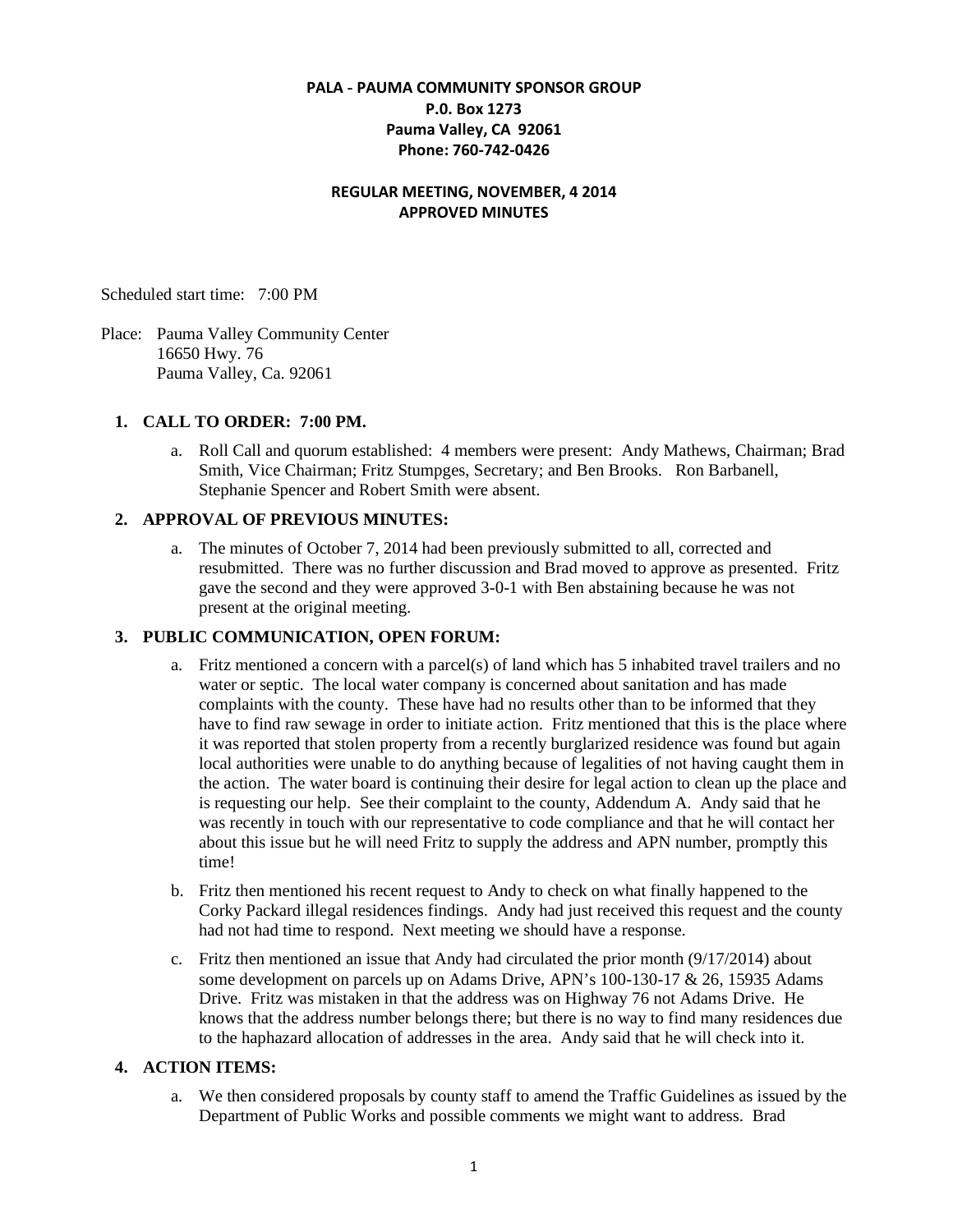commented that they did a general review, edit and redline of the current document, not a new one. He said that at the time he had no comments but that Andy did a thorough review, considering the implications of it, and has made a new list of good concerns. Ben said that the only comments he had were concerns with the round-about which wasn't addressed in their document. Andy then presented his two page draft comments which he had previously circulated to all of us for consideration. He asked if someone would move to adopt it. Ben then commented on the section dealing with what constitutes a parade. He questioned Andy's desire to have motorcycle, bicycle, or other groups of 10 or more obtain a parade or permit. He asked for Andy's reasoning requiring such a strong stand on what appears to be naturally occurring events. Andy replied that this would involve only county roads such as Palomar Mt. road and Valley Center Road where these groups often impede normal traffic flow. Brad mentioned the similarity to a slow truck or auto which no one can pass. Andy agreed to remove the special permits section 2 he had. Ben said maybe it could be left as a question to the county as something to consider in their review. Brad came up with wording which supported this idea and Andy's other concern for adequate time for community notification of such events. We all agreed and Andy will incorporate this as a concern, to which the county should consider guidelines in their study.

Brad and all then mentioned their agreements with the other sections and thanked Andy for his diligence in finding these concerns. Brad then moved to approve Andy revising and submitting this response per our discussion, Ben gave the second and it was approved 4-0. See Addendum B for final copy of the Comments to the County.

#### **5. ADMINISTRATIVE MATTERS:**

- a. Andy then mentioned that he had received the adopted, mitigated, negative declaration of the county's plan to build a new roundabout at the intersection of Hwy 76 and Valley Center Road. This is their environmental review approval. It is a very large document which all of us that had sent in official comments, had been sent copies on CD. For others, it will be on the county website. We began discussions and questions to which Brad mentioned that all of our concerns and comments submitted will have been addressed in the document, even though it will appear that they are just explaining why they are dismissing them. Fritz said that it didn't appear that they enlarged the turn circle to preclude long trucks from having to cut corners and that the inner curb was a low, gradual one to permit just this. He said that they didn't seem to want to change the next incoming curve to the east to be within good curve radii vs. speed ratios either. Brad then said that, after our review of their responses, our only remaining option to effect changes we feel are still needed is to address the Caltrans design group directly with suggestions/technical changes to resolve our remaining unanswered concerns. Andy then quickly found their response to our questioning the inadequate turn radius. They said (pg. 138) that, the inscribed diameter is 130 feet, the circular roadway is 20 feet wide and the truck apron is 16 feet wide. The right away is sufficient to accommodate a truck with a kingpin to rear axle length of 35 feet. Andy said that may be sufficient for traffic on Hwy 76 to the east but traffic coming down Valley Center Road may be much longer. Rather than send an immediate response, we decided to review their proposal another month and then respond.
- b. Under operating expenses concerning rental payments to the Community Center, Fritz mentioned that he had been in contact with Lisa Fitzpatrick's superior in the expenses department, Eric Lardy. He had explained that the county has a requirement to have an active rental agreement, an invoice for specific rental dates, and proof that there was a meeting there on that date. The latter could be the official, published Agenda on record. Fritz had a copy of the proposed new rental agreement which he read. Everyone thought that the agreement was way too wordy and included more than the desired specifics. He is to have them rewrite the rental agreement with just the specifics like say it is for \$45/meeting. Andy said the current limit is \$100/meeting. Fritz said that he would have a new Agreement drawn up to be effective Jan. 1, 2015.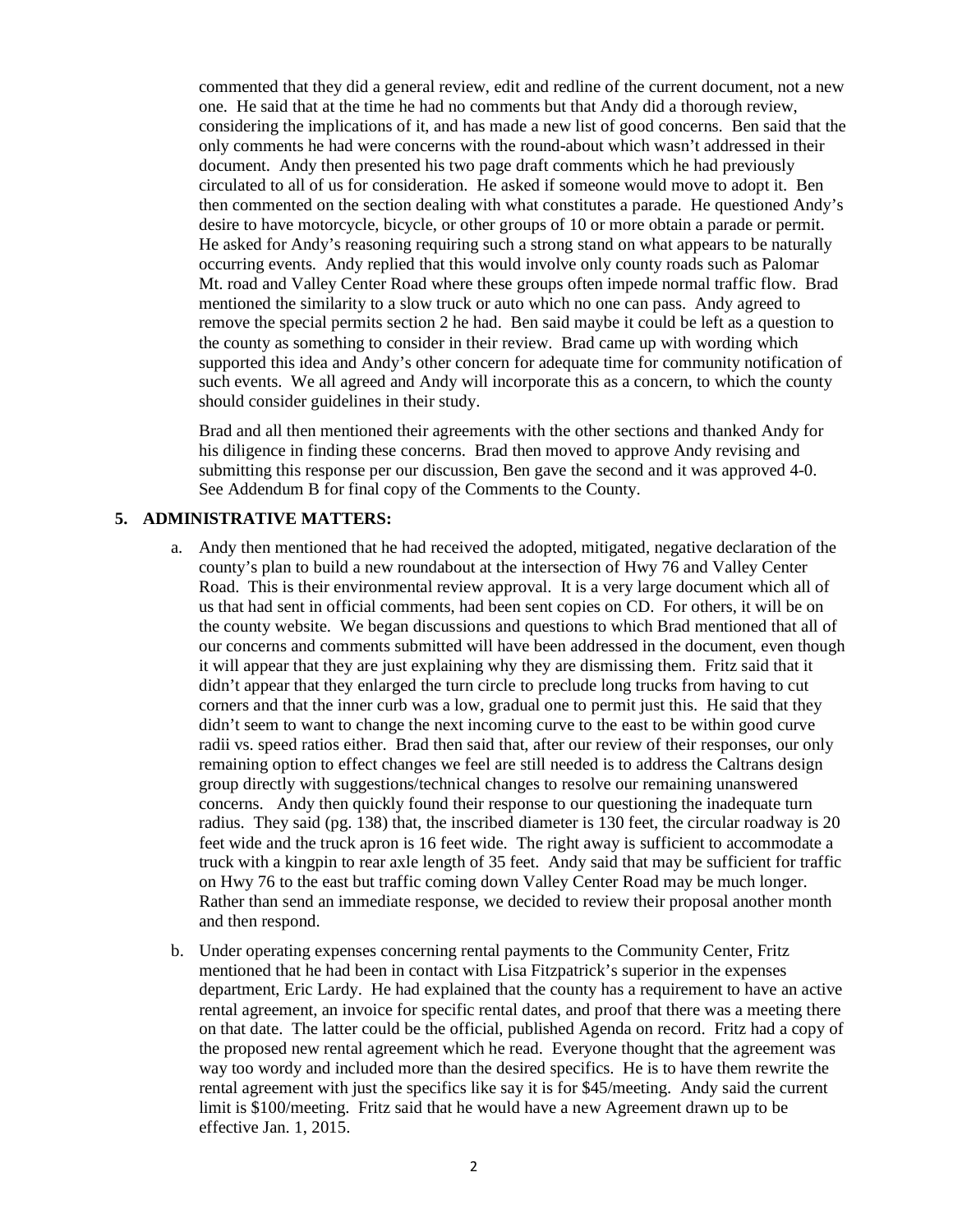- c. We then discussed the recommendations for new members of the group to replace terms ending December 31, 2014. We are to send our recommendations to the supervisors for their official appointments of new members. The three current members who's terms are expiring have all reapplied. Andy has verified their good status with the register of voters and called for nominations. With no further applicants, Fritz thanked them for reapplying and moved to accept all three as our recommendations and for Andy to forward the results to the supervisors. Ben gave the second and it was passed 4-0.
- d. We then discussed our own rules of order D-2 as it pertains to our group. It states that if a member misses 3 consecutive meetings in a row that they may be removed from the group. They may be removed by the group or by the supervisors. Andy moved that we grant a specific waver to Ron Barbanell to be excused from this requirement until February 2015 for medical reasons. Ben gave the second and it was approved 4-0.
- e. Next meeting is scheduled for December  $2<sup>nd</sup>$ . The new Warner Ranch proposal will not be ready as was anticipated.
- **6. ADJOURNMENT:** Fritz moved to adjourn at 7:48 and Andy gave the 2<sup>nd</sup>. Unanimously carried.

These minutes were approved at the December 2, 2014 meeting. Ben moved to approve as presented, Stephanie gave the second and they were approved 6-0.

Fritz Stumpges, Secretary PPCSG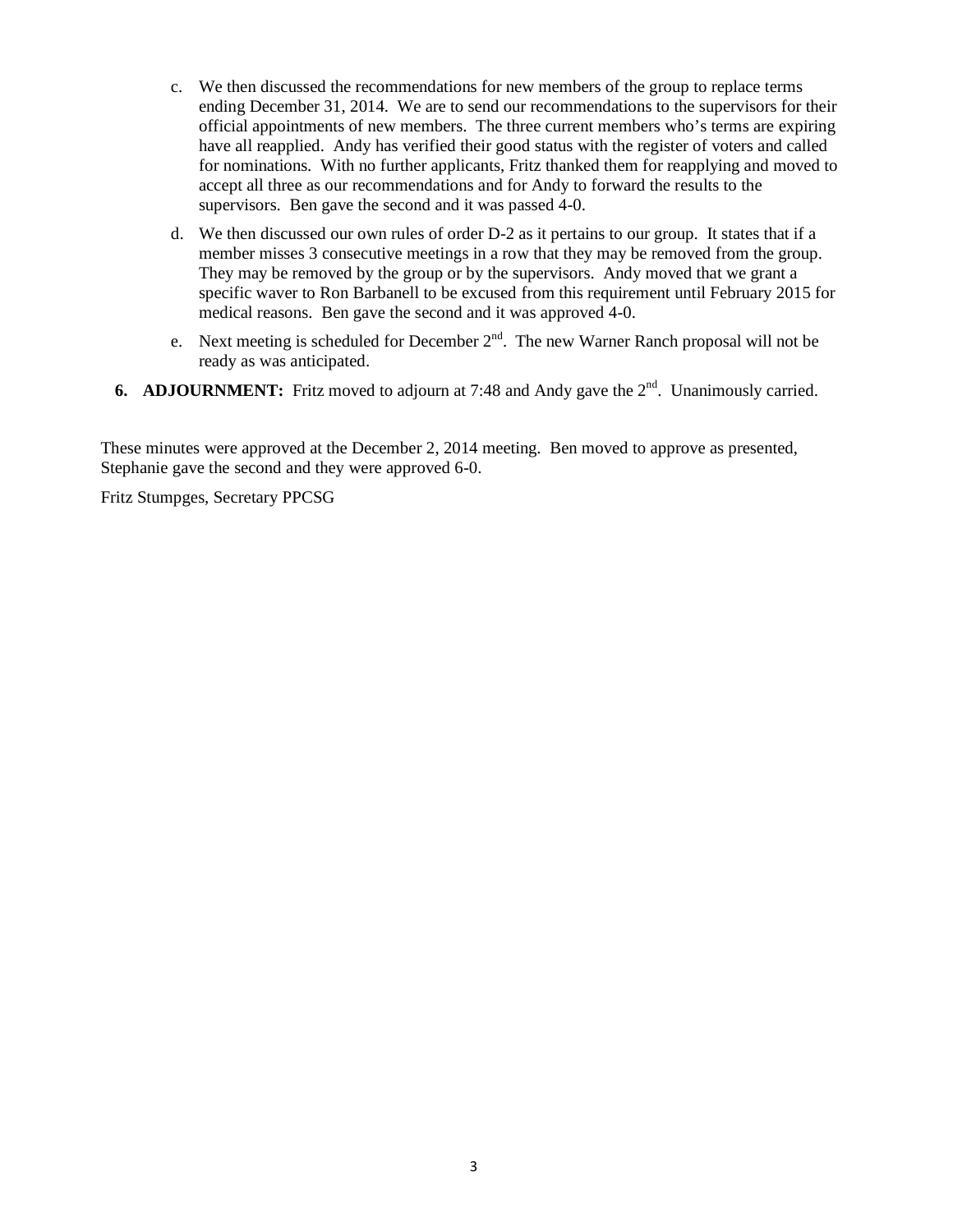## **Rene Savard**

To: Subject:

ż

christopher.livonisdcounty.ca.gov FW: Info

Subject: Regarding APN 111-120-48-00 and 111-120-49-00

Christopher the Following are the 2 contacts I have been working with to no avail.

Sheila Niguen 760-940-2996 contact person

Her supervisor Kim Kirkland 760-940-2885

May of 2013 we submitted a formal complaint that there were 2 illegal travel trailers on the above property and people were living in them with no water and no sewage; since that time we now have 3 additional travel trailers totaling 5, plus 2 tents and a horse.

There are safety concerns as well, and recently 2 homes have been burglarized.

As I understand it the county has fined the owner \$15,000 but the owner, Mr. Cassini, does not care about the fines? These trailers are close to, if not on our easement for the Rancho Estates Water Company where our main line goes up the hill to deliver potable water to our shareholders.

The neighbors have given up hope, we do not understand how when people break the law and get away with it there is no justice for our neighborhood.

- Please let us know what the county has done/or is planning to do about it Fines, Notices Etc. 1)
- What is their plan of action?  $2)$
- Or are they just going to do nothing and hope it cures itself !  $3)$
- This type of eyesore has to affect the values of our land and home values.  $4)$

Respectfully,

Neighborhood Signatures, please sign and print name Al Savard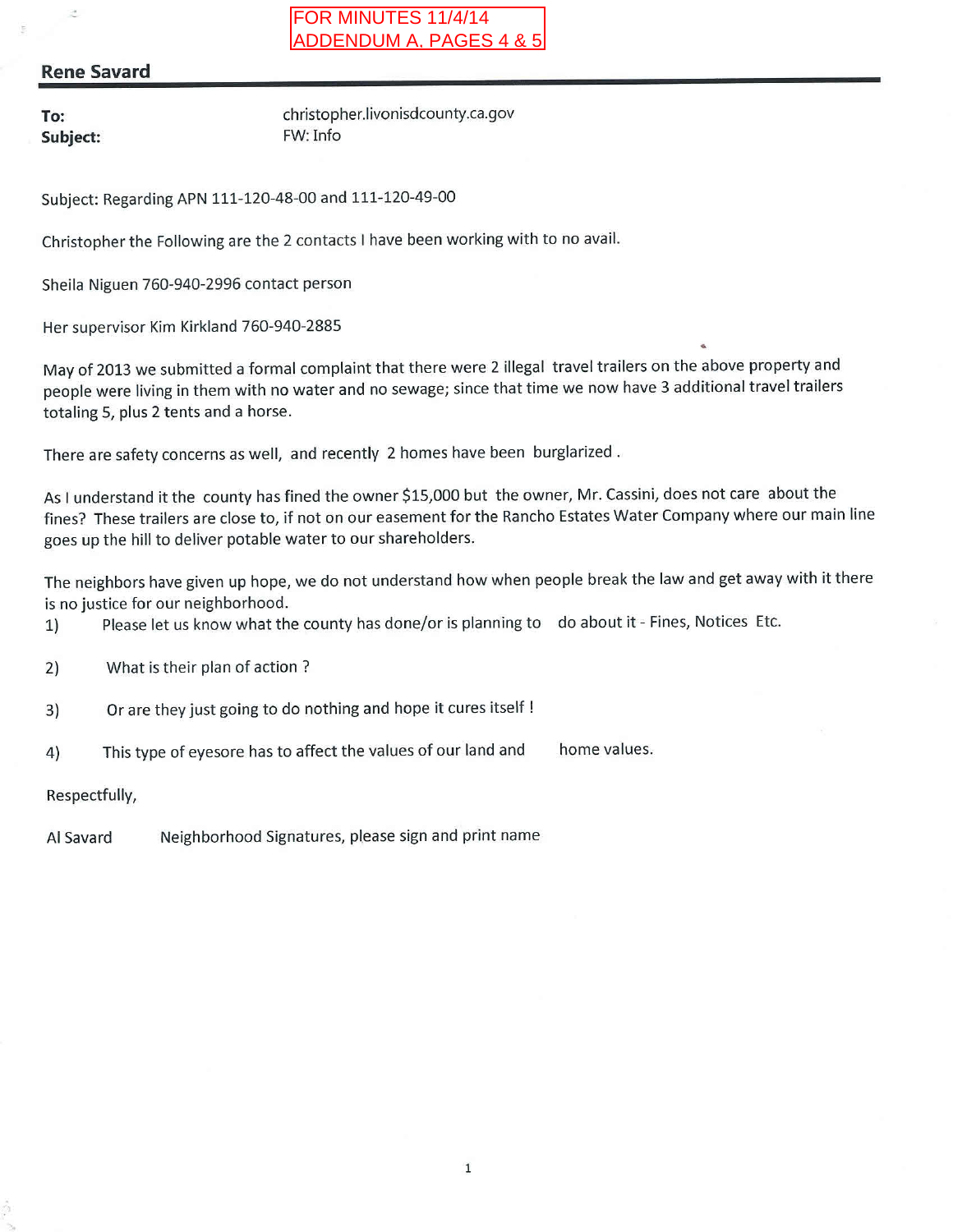## RANCHO ESTATES MUTUAL WATER COMPANY

 $\vec{s}_{\infty}$ 

|                  | SIGNATURE PAGE |                        |
|------------------|----------------|------------------------|
| <b>SIGNATURE</b> |                | PRINT NAME             |
|                  |                | ED FOGAL 15229 TOPA RI |
|                  |                |                        |
|                  |                | $\mathbf{q}_i$         |
|                  |                |                        |
|                  |                |                        |
|                  |                |                        |
|                  |                |                        |
|                  |                |                        |
|                  |                |                        |
|                  |                |                        |
|                  |                |                        |
|                  |                |                        |
|                  |                |                        |
|                  |                |                        |
|                  |                |                        |
|                  |                |                        |
|                  |                |                        |
|                  |                |                        |
|                  |                |                        |
|                  |                |                        |
|                  |                |                        |
|                  |                |                        |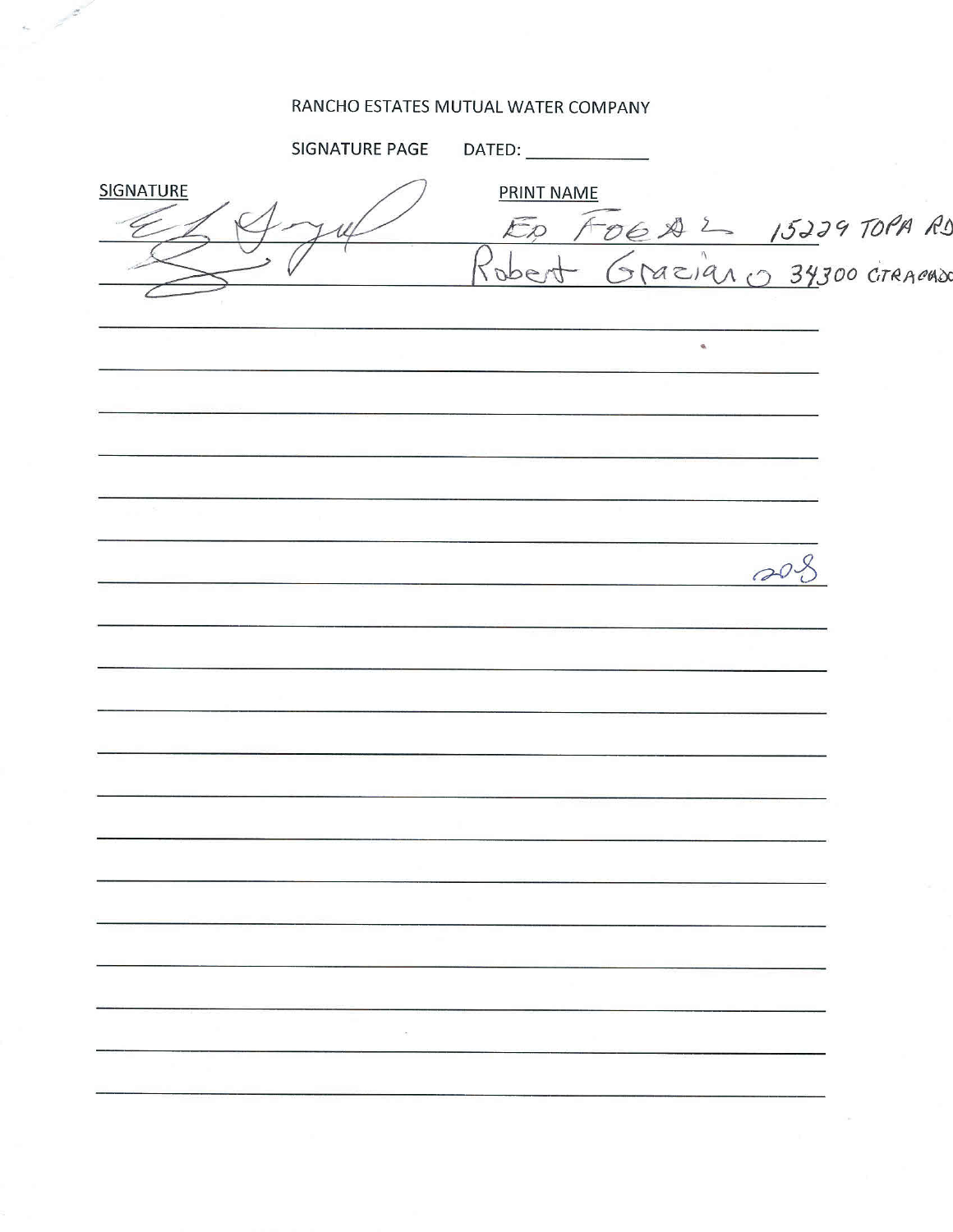# FOR MINUTES 11/4/14 ADDENDUM B, PAGES 6 & 7

# Pala Pauma Community Sponsor Group ("PPCSG") Comments regarding draft of proposed replacement Traffic Guidelines

The below recommendations were adopted and approved by resolution made, seconded and unanimously carried at a public meeting of PPCSG held November 4, 2014 at which the draft of the proposed amendments to the Traffic Guidelines of the County of San Diego were considered.

I. Intent of the County

The redrafted introduction (Page i) changes the intent of the County from "to provide" to "to uphold" "safe and efficient traffic operation on the County maintained road system ... " That proposed change of wording changes the entire intent of the County as set forth in the proposed draft form of Traffic Guidelines, because:

- 1. The word "provide" is defined<sup>1</sup> as to:
	- i make (something) available : to supply (something that is wanted or needed)
	- ii give something wanted or needed to (someone or something) : to supply (someone or something) with something
	- iii say that something will or should happen
	- iv make it certain or possible that something will happen or be done
- 2. The word "uphold" is defined<sup>2</sup> among other things as to:
	- i to support or defend (something, such as a law)

This proposed change reduces the responsibility of the County from accountability for safe and efficient traffic operation to a mere requirement to support and defend such. It is then uncertain as to who has the responsibility for ensuring the safety and efficiency of the County road system if the County does not accept that responsibility.

*PPCSG strongly recommends that the proposed draft of the revised Traffic Guidelines be amended to use the original word " provide" in this context and the reverse the proposed replacement by the word "uphold."*

II. Temporary Road Closures - Parades and Special Events

SEC. 72.249.5. of the County Code defines, (i) "parade" as ... any march, procession or assembly consisting of persons, animals or vehicles, or combination thereof, upon any street, sidewalk or alley which does not comply with normal and usual traffic regulations or controls. As set forth in the County Code. such a parade may or may not require the closure of a County road.

The geographic area of PPCSG frequently sees an assembly of vehicles causing disruption and potential safety issues to normal traffic that take place without any apparent permit of the Traffic Commissioner. Such parades consist of groups of motorcyclists and cyclists riding two abreast and consisting of twenty or more individuals. In the opinion of PPCSG such an assembly is a Parade, as defined in the County Code, and should be regulated in accordance with such. In addition the proposed ability of the Traffic Commissioner to issue permits with, in effect, no notice to the community fails to meet the entitlement of the community to reasonable notice.

## *Consequently PPCSG recommends that:*

 $\overline{a}$ 

*i the County should consider addressing the issue of parades of motorcyclists and bicyclists in a revised draft to the Traffic Guidelines.*

<sup>&</sup>lt;sup>1</sup> Merriam-Webster Dictionary at http://www.merriam-webster.com/dictionary

<sup>2</sup> Merriam-Webster Dictionary at http://www.merriam-webster.com/dictionary